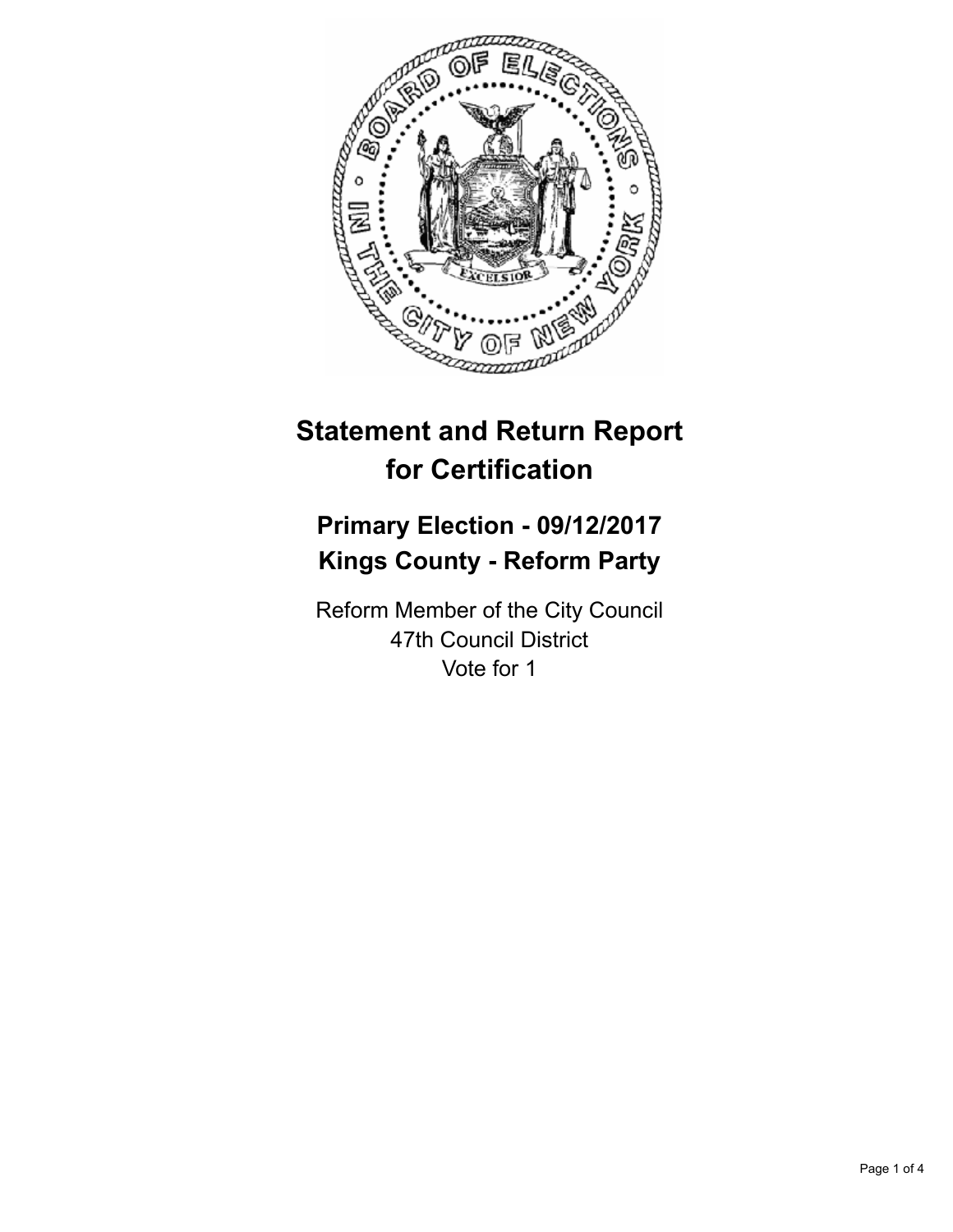

### **Assembly District 45**

| <b>PUBLIC COUNTER</b>                                    | 21 |
|----------------------------------------------------------|----|
| <b>MANUALLY COUNTED EMERGENCY</b>                        | 0  |
| ABSENTEE / MILITARY                                      | 0  |
| AFFIDAVIT                                                | 0  |
| <b>Total Ballots</b>                                     | 21 |
| Less - Inapplicable Federal/Special Presidential Ballots | 0  |
| <b>Total Applicable Ballots</b>                          | 21 |
| CHAIM DEUTSCH (WRITE-IN)                                 |    |
| MARK TREYGER (WRITE-IN)                                  |    |
| UNATTRIBUTABLE WRITE-IN (WRITE-IN)                       | 5  |
| VINCENT J. GENTILE (WRITE-IN)                            |    |
| <b>Total Votes</b>                                       | 8  |
| Unrecorded                                               | 13 |
|                                                          |    |

#### **Assembly District 46**

| <b>PUBLIC COUNTER</b>                                    | 39 |
|----------------------------------------------------------|----|
| <b>MANUALLY COUNTED EMERGENCY</b>                        | 0  |
| ABSENTEE / MILITARY                                      | 5  |
| <b>AFFIDAVIT</b>                                         | 0  |
| <b>Total Ballots</b>                                     | 44 |
| Less - Inapplicable Federal/Special Presidential Ballots | 0  |
| <b>Total Applicable Ballots</b>                          | 44 |
| CHAIM M DEUTSCH (WRITE-IN)                               |    |
|                                                          |    |
| MARK TREYGER (WRITE-IN)                                  |    |
| UNATTRIBUTABLE WRITE-IN (WRITE-IN)                       | 9  |
| <b>Total Votes</b>                                       | 11 |

### **Assembly District 47**

| <b>PUBLIC COUNTER</b>                                    | 61       |
|----------------------------------------------------------|----------|
| <b>MANUALLY COUNTED EMERGENCY</b>                        | 0        |
| <b>ABSENTEE / MILITARY</b>                               | 4        |
| AFFIDAVIT                                                |          |
| <b>Total Ballots</b>                                     | 66       |
| Less - Inapplicable Federal/Special Presidential Ballots | $\Omega$ |
| <b>Total Applicable Ballots</b>                          | 66       |
| <b>BO DIETL (WRITE-IN)</b>                               |          |
| EVERETT M.MILLER (WRITE-IN)                              |          |
| JUAN CARLOS POLANCO (WRITE-IN)                           |          |
| KHADER EL-YATEEM (WRITE-IN)                              |          |
| LIAM MCCABE (WRITE-IN)                                   |          |
| NANCY TONG (WRITE-IN)                                    |          |
| NICOLE MALLIOTAKIS (WRITE-IN)                            |          |
| UNATTRIBUTABLE WRITE-IN (WRITE-IN)                       | 5        |
| <b>Total Votes</b>                                       | 12       |
| Unrecorded                                               | 54       |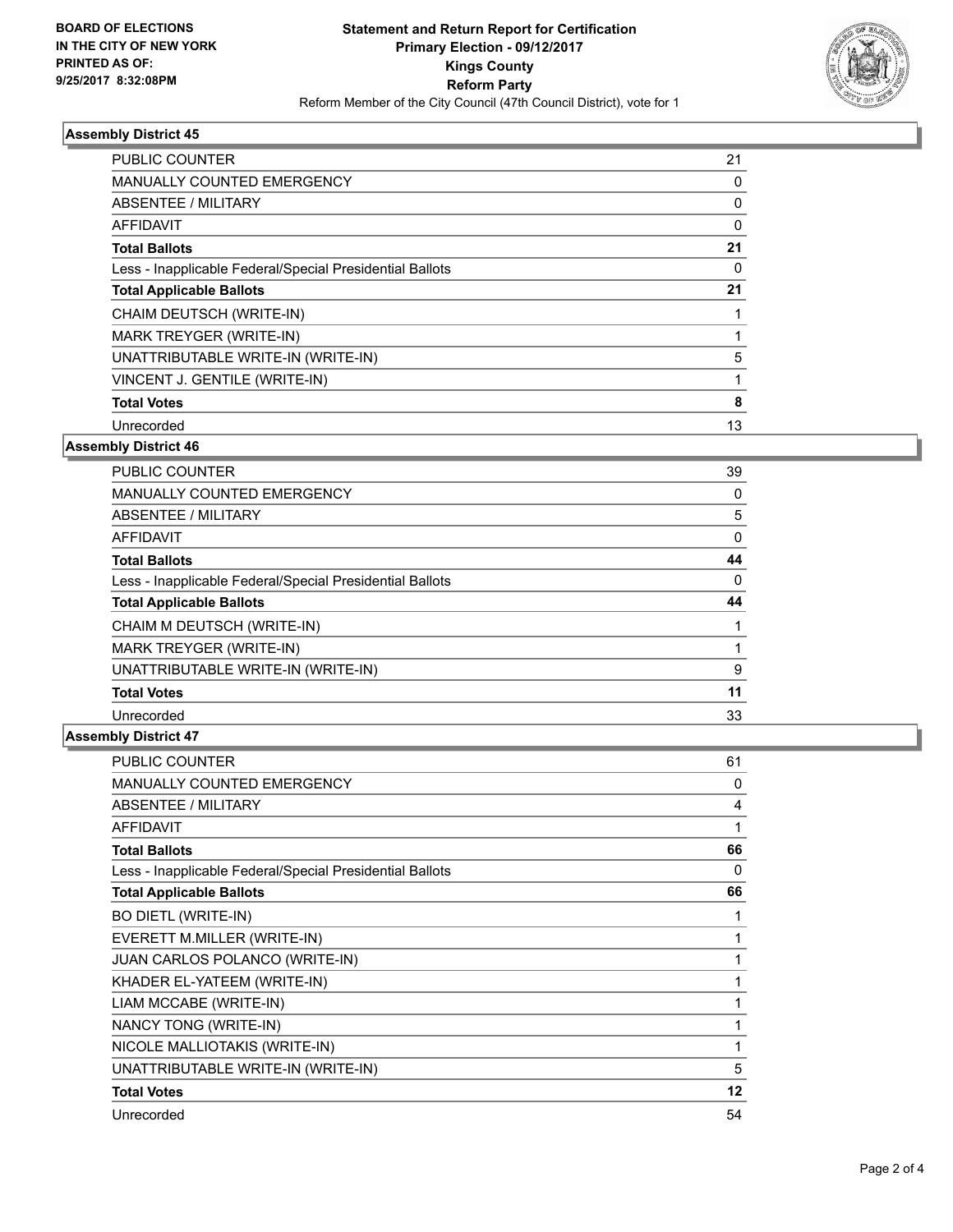

### **Assembly District 48**

| <b>Total Applicable Ballots</b>                          | 0        |
|----------------------------------------------------------|----------|
| Less - Inapplicable Federal/Special Presidential Ballots | $\Omega$ |
| <b>Total Ballots</b>                                     | 0        |
| AFFIDAVIT                                                | $\Omega$ |
| ABSENTEE / MILITARY                                      | 0        |
| MANUALLY COUNTED EMERGENCY                               |          |
| <b>PUBLIC COUNTER</b>                                    | 0        |

## **Assembly District 49**

| <b>PUBLIC COUNTER</b>                                    | 40             |
|----------------------------------------------------------|----------------|
| <b>MANUALLY COUNTED EMERGENCY</b>                        | 0              |
| ABSENTEE / MILITARY                                      | $\overline{2}$ |
| AFFIDAVIT                                                | 0              |
| <b>Total Ballots</b>                                     | 42             |
| Less - Inapplicable Federal/Special Presidential Ballots | 0              |
| <b>Total Applicable Ballots</b>                          | 42             |
| PATRICIA GATLING (WRITE-IN)                              |                |
| PHILIP GNREVICY (WRITE-IN)                               |                |
| UNATTRIBUTABLE WRITE-IN (WRITE-IN)                       | 3              |
| VINCENT S. GENTILE (WRITE-IN)                            |                |
| <b>Total Votes</b>                                       | 6              |
| Unrecorded                                               | 36             |